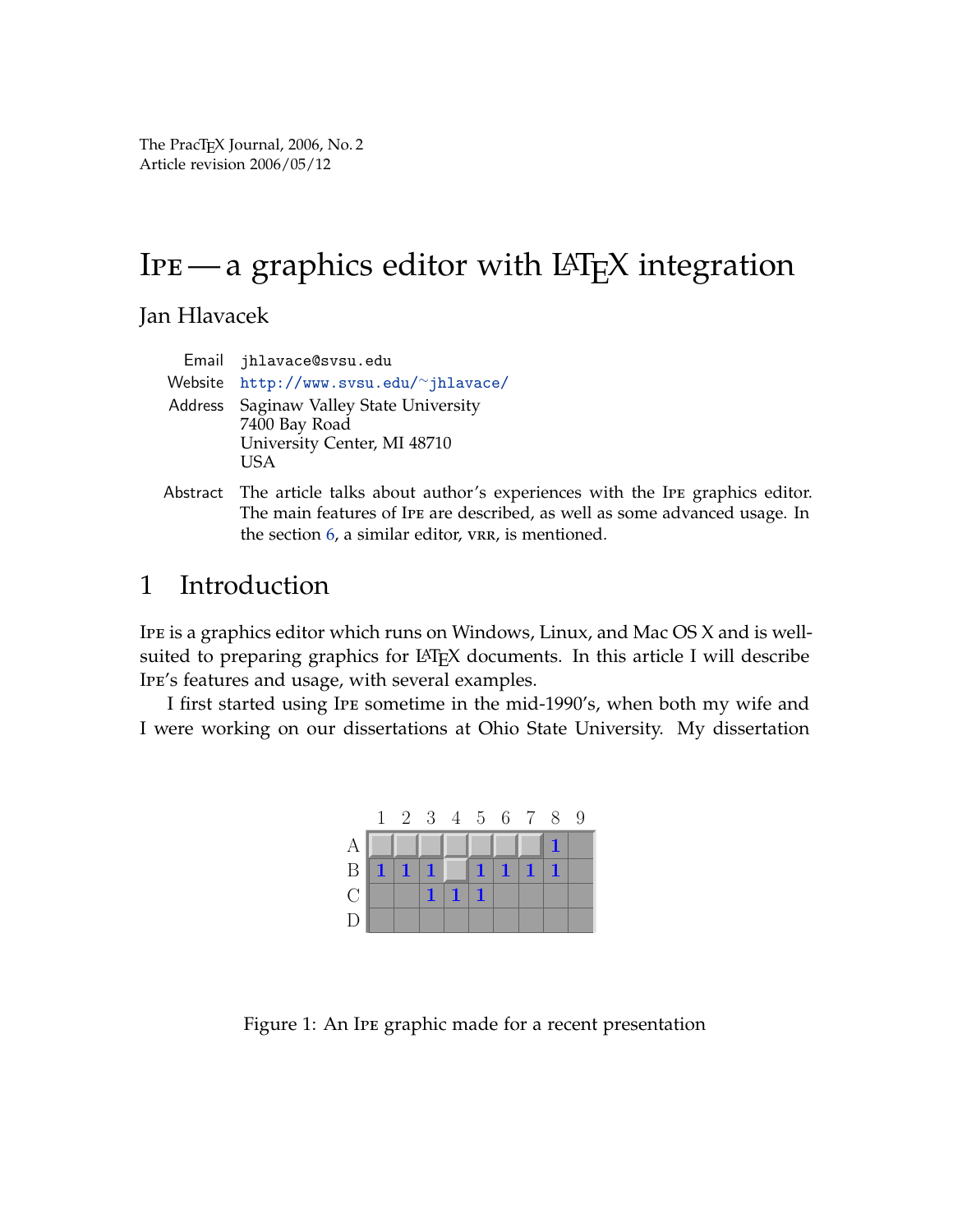was in complex analysis and only included three pictures; however my wife's dissertation was in graph theory, and included about 200 illustrations. We looked for a program that would make it easy to create these pictures and to include them in a LATEX document. In time we stumbled upon Ipe and quickly found out that it completely satisfied our needs.

The name Ipe is an acronym for Integrated Picture Environment, referring to the clever file format the editor used. To solve the problem of integrating pictures with LAT<sub>E</sub>X text and formulas, IPE saved all figures in a file that was at the same time a valid LAT<sub>E</sub>X file and a valid Postscrater file. The LAT<sub>E</sub>X part contained a picture environment with all the text and math positioned in proper places. It also contained code for including the file again, this time as a Postscript illustration with the rest of the drawing. You included the file as a regular  $LAT_{F}X$  file, and it took care of everything else. Using Ipe including and handling pictures turned out to be very easy.

Another feature of Ipe we appreciated perhaps even more than the ingenious file format was Ipe's snapping modes. In addition to your regular mouse cursor, IPE provided another cursor<sup>[1](#page-1-0)</sup> which snapped to various objects in the drawing. In addition to the usual snapping to a grid, you could make it snap to lines and curves, vertices of polygons, intersections of curves, and on top of that there were two different angular snapping modes. All this made Ipe very powerful editor for creating mathematical and scientific illustrations.

Several years later I tried to use Ipe on my computer at home which ran the Linux operating system. I was able to compile Ipe but it simply refused to run. It seemed to have some issue with the new version of the X Server, and it kept crashing right after starting. I was unable to find any information about this problem anywhere on the Internet, and for some reason (I don't remember why) I was not able to locate or reach the author of the program. I gave up, converted all my old Ipe drawings to Postscript, and started learning METAPOST.

Come the fall of 2004, I decided to upgrade my Debian Linux system from the rather aged "stable" distribution to the "testing" distribution. When paging through a long list of new packages, my eye caught the name "ipe". Version 6.0pre22, it said. At first I was skeptical: a different program with the same name, I was thinking — happens all the time. Then I looked at the description:

<span id="page-1-0"></span><sup>1.</sup> This cursor is called *fifi*, after a dog from a popular computer game that runs around your feet in a way similar to the behaviour of this secondary cursor.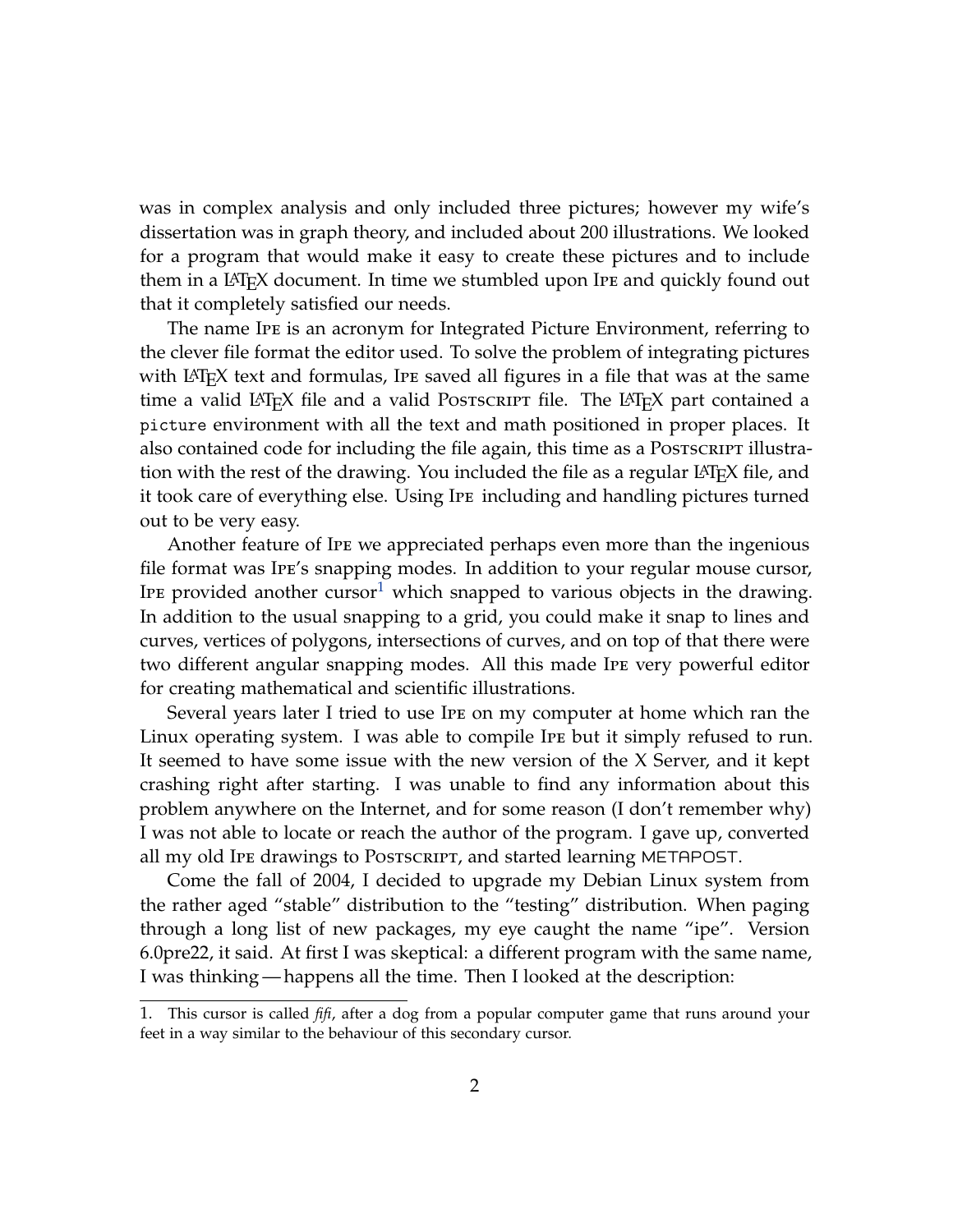Drawing editor for creating figures in PDF or PS formats. Ipe supports making small figures for inclusion into LaTeX documents as well as making multi-page PDF presentations . . .

There was more and it all sounded sort of like the old Ipe, except the part about multi-page presentations. There was also a URL: <ipe.compgeom.org>.

I installed the package and visited the web page. It turned out that the author, Otfried Cheong, had completely rewritten Ipe, getting rid of old legacy code and using the newly available Qt toolkit. This meant not only that Ipe was easier to use than before, but also that, thanks to the cross platform Qt toolkit, it was now available for Unix and its clones, including Mac OS X, and Windows. There was another important change: the old ingenious file format that Ipe was named after was gone, replaced by a new XML-based format. However, in addition to XML, IPE can also save files in PDF and encapsulated Postscript formats.<sup>[2](#page-2-0)</sup> IPE, like many modern tools, understands UNICODE. There were some other changes, namely a new multiple-page presentation mode, which I will describe later.

# 2 Main Features of Ipe

Figure [2](#page-3-0) shows the initial IPE window. This screenshot was taken on a WINDOWS system, but the Linux version looks very similar. Most of the window is occupied by a yellow drawing canvas (you can change the color of the canvas to white if you prefer that) with a visible grid. On top of the window is the usual menu bar and several toolbars.

<span id="page-2-0"></span><sup>2.</sup> In fact, Ipe can be configured so that every time you save a file in either the PDF or encapsulated Postscript format, the other format will also be saved automatically, which makes it easy for a T<sub>E</sub>X document and its figures to be processed by both T<sub>E</sub>X and pdfT<sub>E</sub>X [see the Ask Nelly column in this issue for a discussion of various kinds of image files TEX and pdfTEX can process. — Ed.].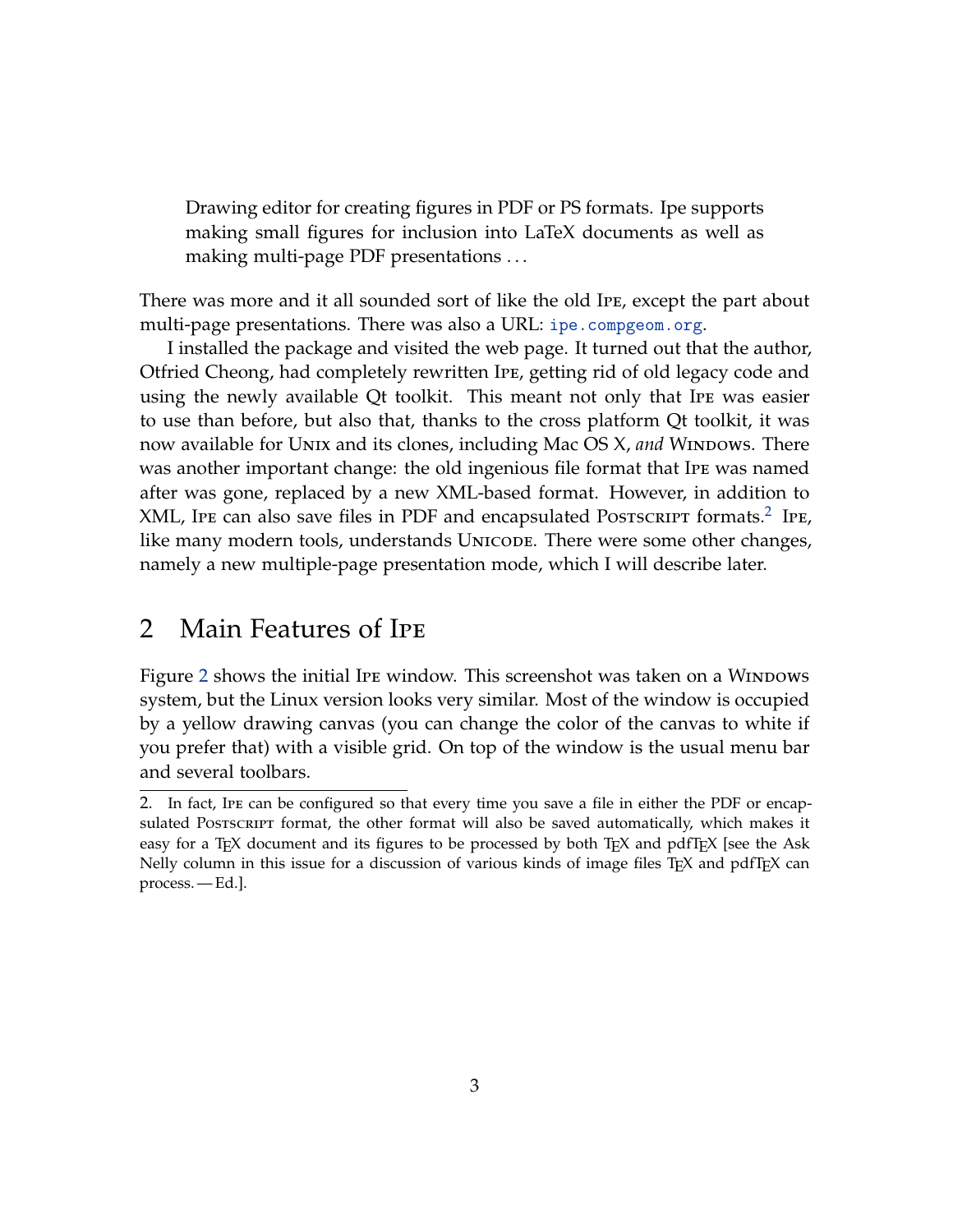| <b>6</b> Ipe                                                                                                                                                                               |                          |                      |                  |                 |      |                  |  |  |  |        | $\Box$ ok               |
|--------------------------------------------------------------------------------------------------------------------------------------------------------------------------------------------|--------------------------|----------------------|------------------|-----------------|------|------------------|--|--|--|--------|-------------------------|
| <b>File</b><br>Edit<br>Mode<br>Zoom<br>$S$ nap                                                                                                                                             | Layer                    | $Vi$ e w             | $_{\text{Page}}$ | <u>i</u> pelets | Help |                  |  |  |  |        |                         |
| $\sqrt{2}$<br>É<br>þ<br>亀<br>y,<br>n<br>Н                                                                                                                                                  | 72 dpi                   | $\overline{\bullet}$ |                  |                 |      |                  |  |  |  |        |                         |
| ×<br>田<br>$\boldsymbol{\uparrow}$<br>16 pts (~6 mm)<br>⋏                                                                                                                                   |                          |                      |                  |                 | M    | <del>종</del> 년 개 |  |  |  |        | $\overline{\mathbf{v}}$ |
| abc $\Sigma$ x, $\stackrel{\text{abc}}{def}$ x, $\Box$ $\wedge$ $\Box$ $\Box$ $\Box$ $\Box$ $\Theta$ $\Theta$ $\Theta$ $\wedge$ $\Theta$<br>$\mathbb{R}$ $R_0$<br>$\mathbb{Q}_0$<br>巴<br>卿 |                          |                      |                  |                 |      |                  |  |  |  |        |                         |
| Properties                                                                                                                                                                                 | $\square$ $\times$       |                      |                  |                 |      |                  |  |  |  |        |                         |
| black<br>$\boxtimes$ void                                                                                                                                                                  | $\overline{\phantom{0}}$ |                      |                  |                 |      |                  |  |  |  |        |                         |
| $\equiv$ normal<br>solid                                                                                                                                                                   | $\overline{\mathbf{v}}$  |                      |                  |                 |      |                  |  |  |  |        |                         |
| $\rightarrow$ normal                                                                                                                                                                       | $\overline{\mathbf{v}}$  |                      |                  |                 |      |                  |  |  |  |        |                         |
| ×8 normal<br>$^{\times}$ . Disc                                                                                                                                                            | $\overline{\mathbf{v}}$  |                      |                  |                 |      |                  |  |  |  |        |                         |
| $\frac{abc}{def}$ normal<br>$\overline{\mathbf{v}}$                                                                                                                                        |                          |                      |                  |                 |      |                  |  |  |  |        |                         |
|                                                                                                                                                                                            |                          |                      |                  |                 |      |                  |  |  |  |        |                         |
|                                                                                                                                                                                            |                          |                      |                  |                 |      |                  |  |  |  |        |                         |
| Layers                                                                                                                                                                                     | $\square$ $\times$       |                      |                  |                 |      |                  |  |  |  |        |                         |
| $\boxed{\blacksquare}$ alpha                                                                                                                                                               |                          |                      |                  |                 |      |                  |  |  |  |        |                         |
|                                                                                                                                                                                            |                          |                      |                  |                 |      |                  |  |  |  |        |                         |
|                                                                                                                                                                                            |                          |                      |                  |                 |      |                  |  |  |  |        |                         |
|                                                                                                                                                                                            |                          |                      |                  |                 |      |                  |  |  |  |        |                         |
|                                                                                                                                                                                            |                          |                      |                  |                 |      |                  |  |  |  |        |                         |
|                                                                                                                                                                                            |                          |                      |                  |                 |      |                  |  |  |  |        |                         |
|                                                                                                                                                                                            |                          |                      |                  |                 |      |                  |  |  |  |        |                         |
|                                                                                                                                                                                            |                          |                      |                  |                 |      |                  |  |  |  |        |                         |
|                                                                                                                                                                                            |                          |                      |                  |                 |      |                  |  |  |  |        |                         |
|                                                                                                                                                                                            |                          |                      |                  |                 |      |                  |  |  |  |        |                         |
|                                                                                                                                                                                            |                          |                      |                  |                 |      |                  |  |  |  |        |                         |
|                                                                                                                                                                                            |                          |                      |                  |                 |      |                  |  |  |  |        |                         |
|                                                                                                                                                                                            |                          |                      |                  |                 |      |                  |  |  |  | 28,469 |                         |

<span id="page-3-0"></span>Figure 2: A new Ipe window



First is the **file** toolbar, with the usual icons for saving files, opening new files, cutting and pasting, and so forth. What you do not find there is the "print" icon — you cannot print directly from Ipe.



Next is the **resolution** toolbar. You can see and change the current resolution of the canvas (changing the resolution will zoom in or out of your drawing). An easy way to adjust the resolution is with your mouse scroll wheel; there are also several keyboard shortcuts to change the resolution.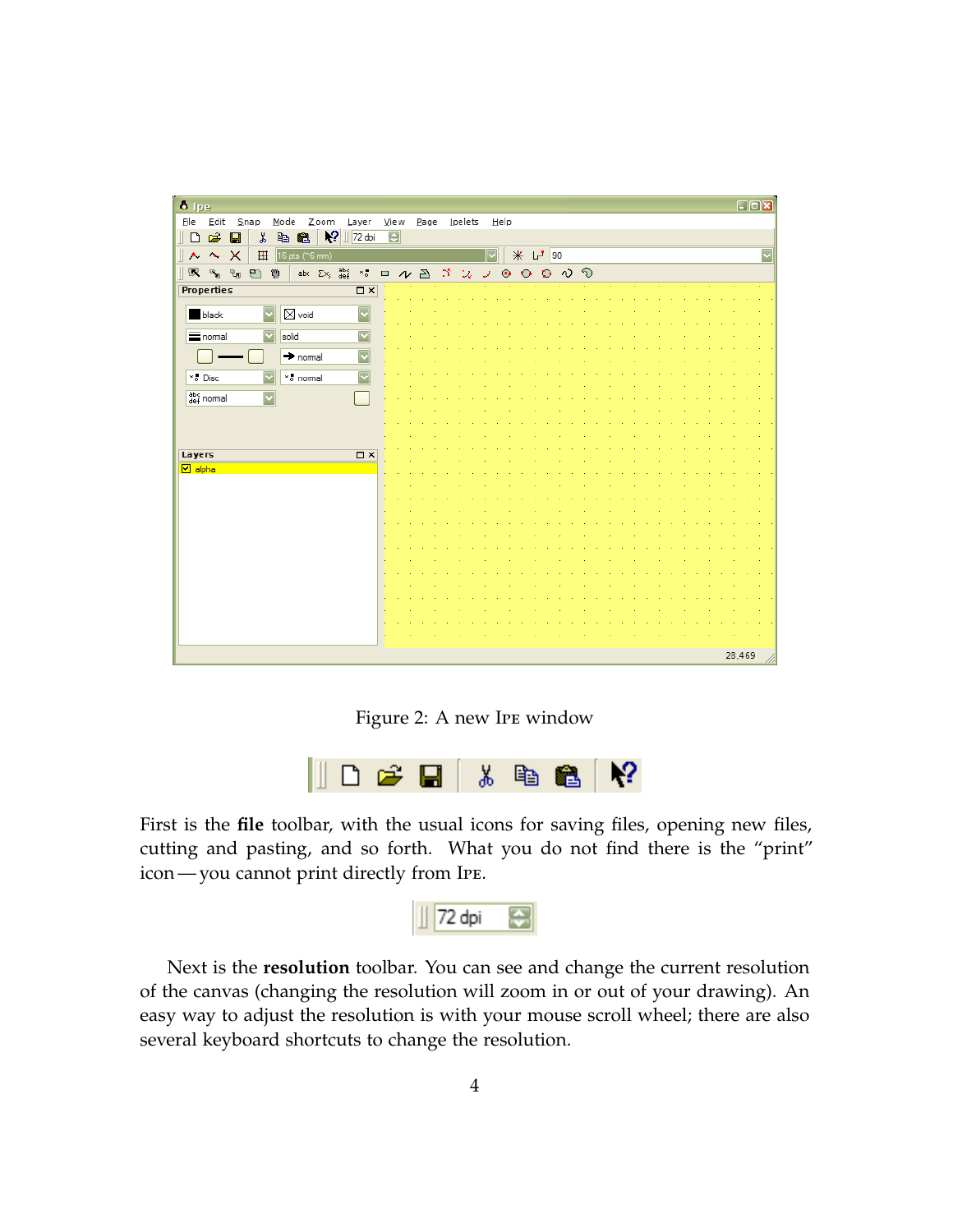$\overline{\blacktriangledown}$ 

Probably the most useful toolbar contains **snapping** tools. Here you can change your snapping mode, change grid size, and change the angle for angular snapping. The available snapping tools are:

- **–** Vertex snapping (shortcut 'F4') your cursor will snap to the vertices of polygons and polylines, marks, and centers of circles.
- **–** Boundary snapping (shortcut 'F5') snaps to all lines and curves in your drawing.
- **–** Intersection snapping ('F6') snaps to intersections of straight lines (currently, Ipe does not snap to intersections involving circles, arcs or splines).
- **–** Grid snapping ('F7') on and off (independently of snapping, you can toggle grid visibility with 'F12').
- **–** Absolute angular snapping ('F8') this is somewhat harder to explain. According to the manual [\[1\]](#page-14-0), *When angular snapping is enabled, the mouse position is restricted to lie on a set of lines through the origin of your current axis system. The lines are the lines whose angle with the base direction is an integer multiple of the snap angle. The snap angle can be set in the second box in the Snap toolbar.* The origin of the axis system can be set using the 'F1' key, and the direction using 'F2' key. You can also set the axis system to be parallel to an existing line in you drawing by pointing at the line and pressing 'F3'. The origin of the axis system is also used as a center of scaling and rotation.
- **–** Automatic (relative) angular snapping ('F9') this one is used only when creating a polygon or a polyline. It works in the same way as absolute angular snapping, except that instead of using the origin of the axis system, it uses the last created vertex of your polygon. That way you can easily create a polygon or polyline in which all angles are multiples of the snap angle.

You can use any number of snapping tools together.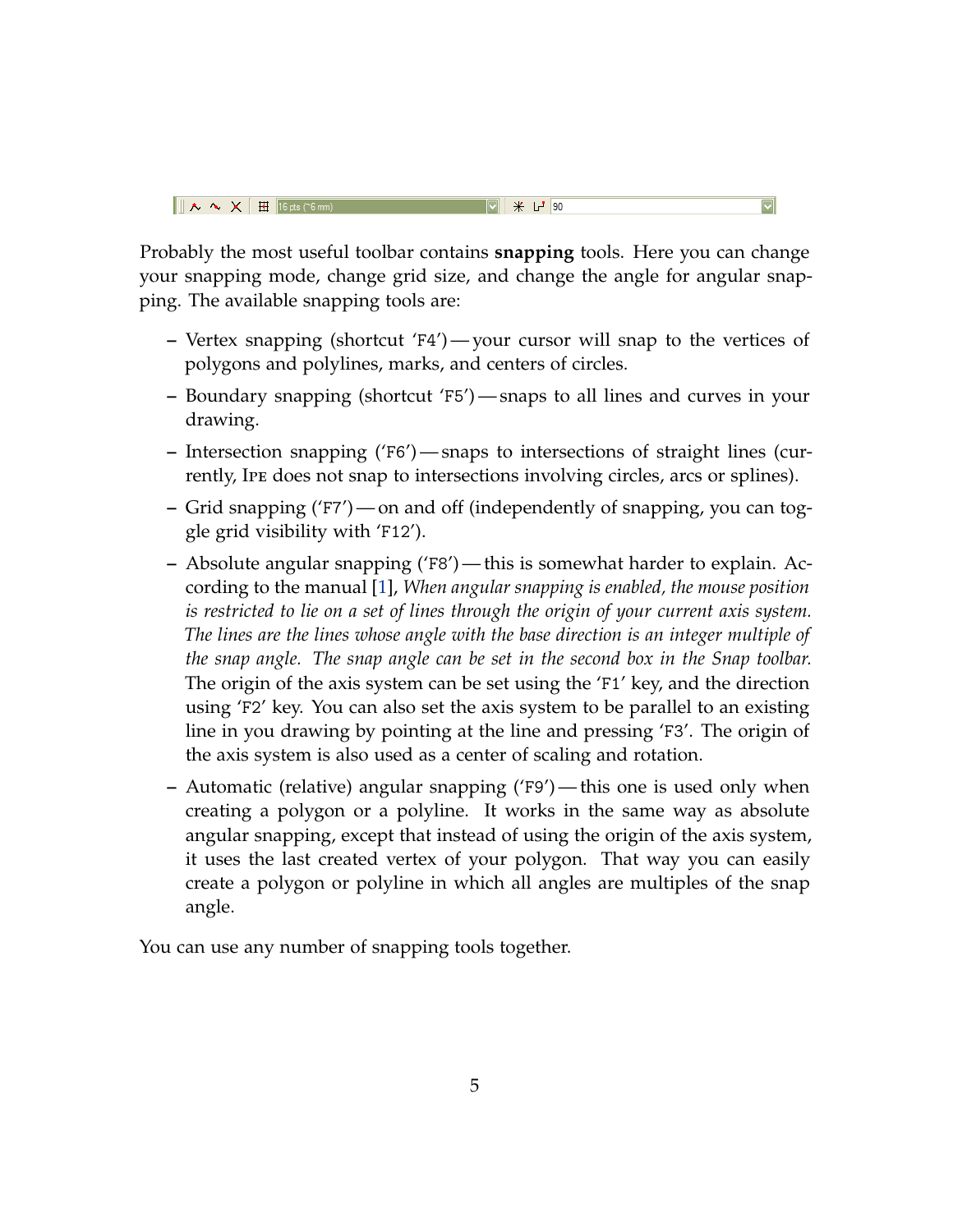| $\ \mathbb{R}\setminus\mathbb{R}_0\oplus\mathbb{D}\setminus\mathbb{D}\ $ abd $\Sigma_2$ , $\frac{36}{44}$ $\times$ $\Box$ $\wedge$ $\Box$ $\Box$ $\Box$ $\Box$ $\Theta$ $\Theta$ $\Theta$ $\wedge$ $\heartsuit$ |  |  |  |  |  |  |  |  |  |  |  |  |  |  |  |  |  |  |  |
|-----------------------------------------------------------------------------------------------------------------------------------------------------------------------------------------------------------------|--|--|--|--|--|--|--|--|--|--|--|--|--|--|--|--|--|--|--|
|-----------------------------------------------------------------------------------------------------------------------------------------------------------------------------------------------------------------|--|--|--|--|--|--|--|--|--|--|--|--|--|--|--|--|--|--|--|

The last visible toolbar is the **objects** toolbar. Use this to select your drawing tool. Available tools are *select, move, rotate, scale. pan, text, formula, paragraph, marks, rectangles, polylines, polygons, three different ways of drawing arcs, three different ways of drawing circles, splines,* and *splinegons*. What most of these tools are for should be fairly obvious to anybody who had previously used any drawing program. However, here are some notes on the use of these tools in this particular drawing program:

- **–** When you select the **pan** tool, you can drag your canvas around to change which part of your drawing you can see. I personally prefer to use the 'x' keyboard shortcut which centers the canvas window around the point your cursor is currently over. My approach is to use the scroll wheel to zoom out until I see the whole drawing, point at the part I want to work on, press 'x' which will center that part, and zoom in using the scroll wheel again.
- **–** There are three text insertion modes.

The first mode is the simple **Text label** mode. You can use LAT<sub>EX</sub> commands in your labels, including math mode, color changes, different T<sub>E</sub>X fonts, etc. You can load packages and set up definitions in the LAT<sub>E</sub>X preamble, which you can edit by going to the "Edit" menu and choosing "Document properties". When selecting a font, be aware that Ipe can only use Type 1 or TrueType fonts; Ipe cannot handle bitmapped Type 3 fonts. You can include accented characters or characters from non-latin scripts transparently using UNICODE. The graphical user environment of IPE handles UNICODE transparently. Look in the Ipe manual ([\[1\]](#page-14-0)) for instructions how to set up your document preamble for inclusion of UNICODE characters into LAT<sub>E</sub>X.

The second text insertion mode is called **Mathematical symbols**. This is essentially the same as simple-text-label, except that it is processed by LAT<sub>E</sub>X in the math mode. It is actually equivalent to a text label in which everything is enclosed by a pair of dollar signs.

The third text insertion mode is called **Paragraphs**. This will insert a L<sup>AT</sup>EX minipage environment into your picture. You can therefore use various LATEX paragraph environments, such as 'center', 'itemize', etc. The 'F10' key will insert a minipage that spans the entire width of your page.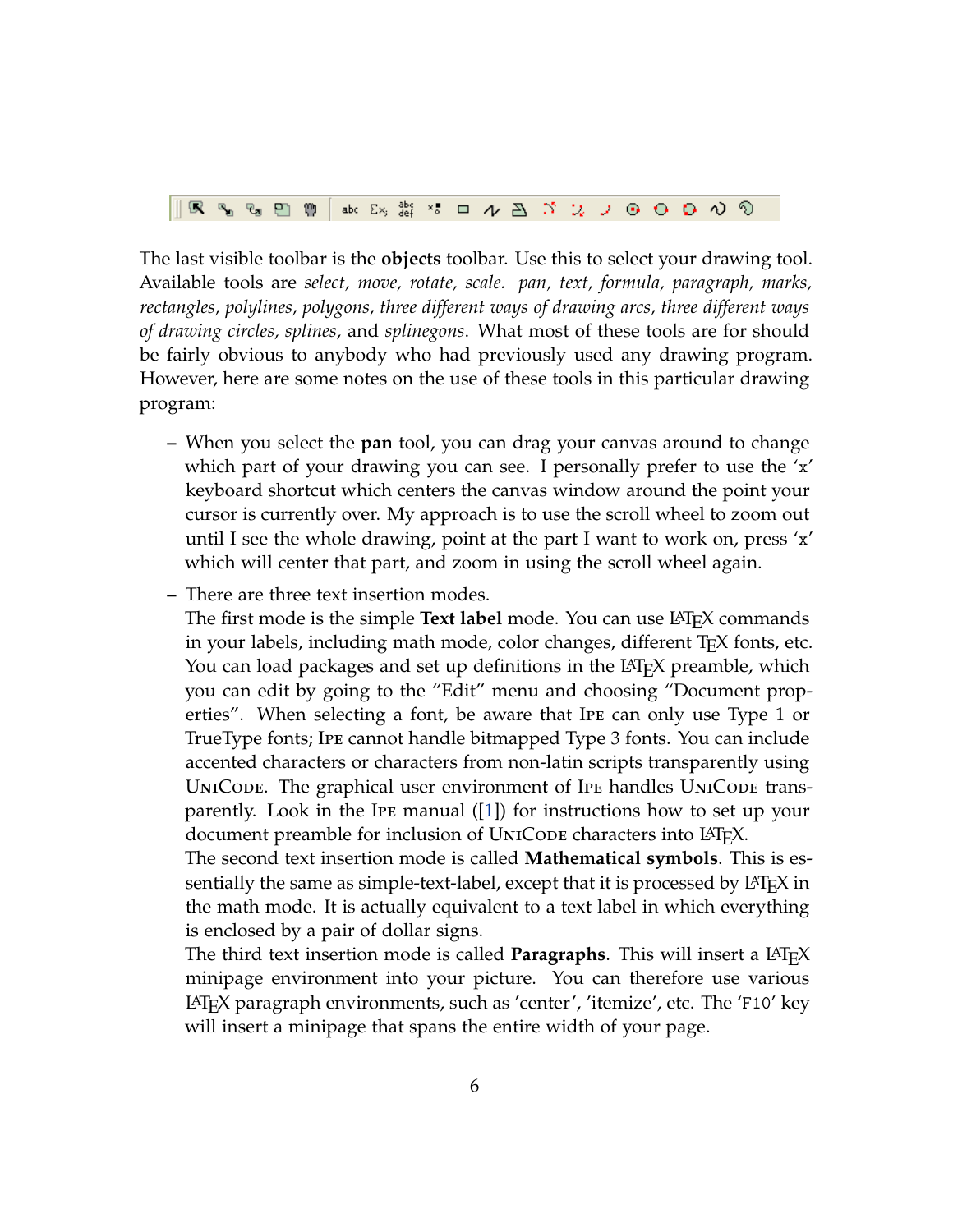- **–** The text will first show the way you typed it, including LATEX commands and special symbols. When you press 'Ctrl-L' or when you save your file, IPE will run  $L^{\text{H}}E$  and display the text the way it will look as a finished picture.
- **–** The 'Ctrl-E' key shortcut will allow you to modify the currently selected object – polyline, polygon, spline, circle, or text.

#### 2.1 The Context Menu

One important thing you cannot really see in the default Ipe window is the context menu. To get to this menu, you press the 'Ctrl' key and right-click on any object drawn on your canvas. In the context menu you can change various properties of the object such as line thickness, color, text alignment, etc., depending on the type of object.

Here you can also find the "scissors" tool, which you can use to cut an object into two separate objects. Currently you can cut polylines, polygons, circular arcs and circles.

# 3 Layers, Views and Pages

Another nice capability of Ipe is its ability to create multi-page PDF documents. By selecting "Insert page" from the "Page" menu (figure [3\)](#page-7-0), you add another page to your document.

Not only can you have multiple pages, but each page can have several "layers" and "views". It works like this: You arrange your drawing objects on your page into so-called "layers". Everything you draw will belong to the layer which is currently active, and you also can move objects between layers. Then you define several "views", each showing only some of the layers. That way you can build each page interactively, showing and hiding layers as you switch from view to view. The "layers" pane (figure [4\)](#page-7-1) shows you the list of all layers on the current page, clearly marking the visible layers and indicating which layer is active. By right-clicking on a layer name, you can access menu that lets you change its properties.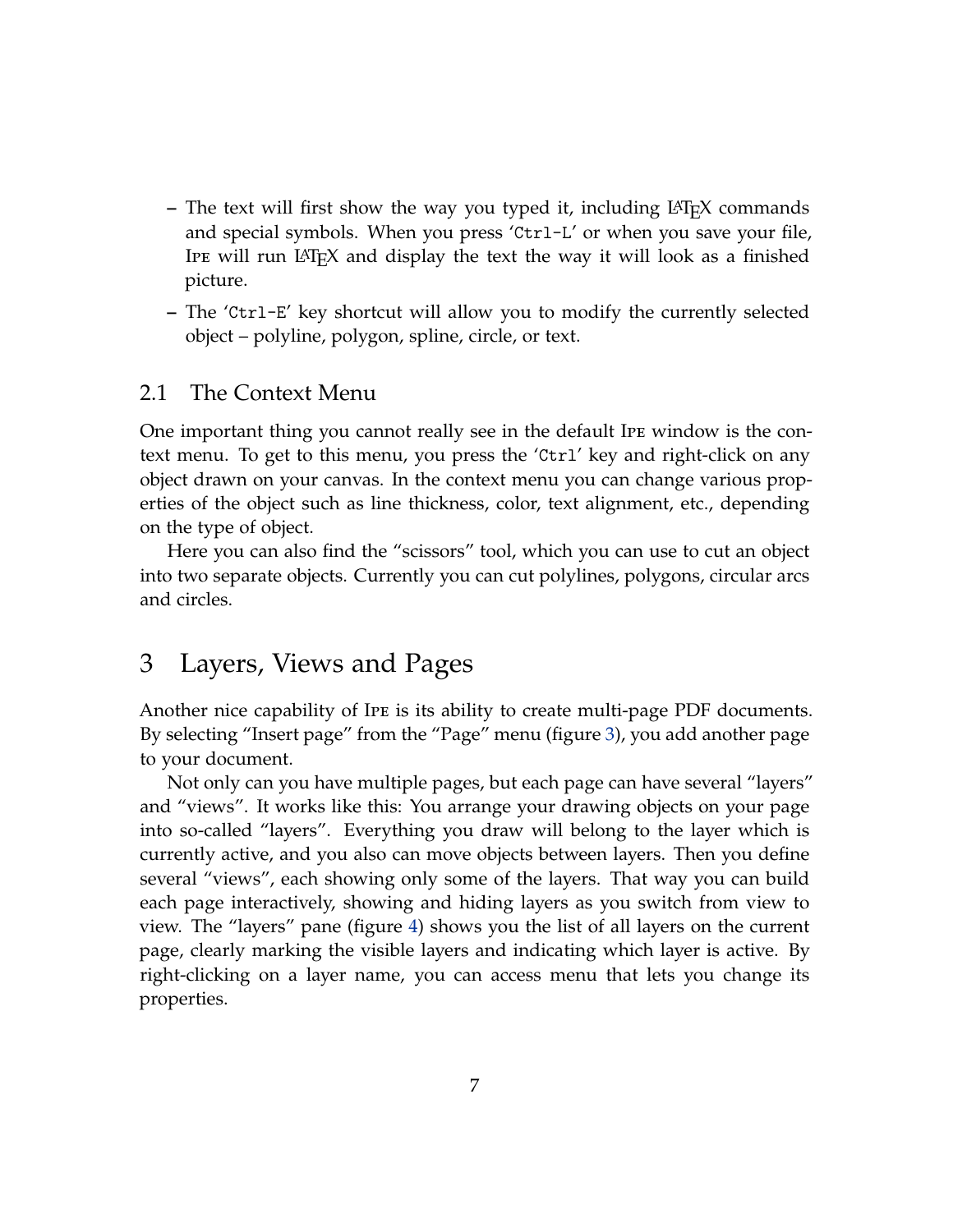

Figure 3: The "Page" menu.

<span id="page-7-0"></span>

|                              | soccoccoco Layers coccoccoco [ |
|------------------------------|--------------------------------|
| $\Box$ alpha                 |                                |
| $\mathbf{\overline{x}}$ beta |                                |
| <mark>X</mark> gamma         |                                |
| $\sqsupset$ delta            |                                |
| <b>X</b> epsilon             |                                |
|                              |                                |
|                              |                                |
|                              |                                |
|                              |                                |

<span id="page-7-1"></span>Figure 4: The "Layers" pane with 5 layers, three of them visible in the current view, the "gamma" layer active.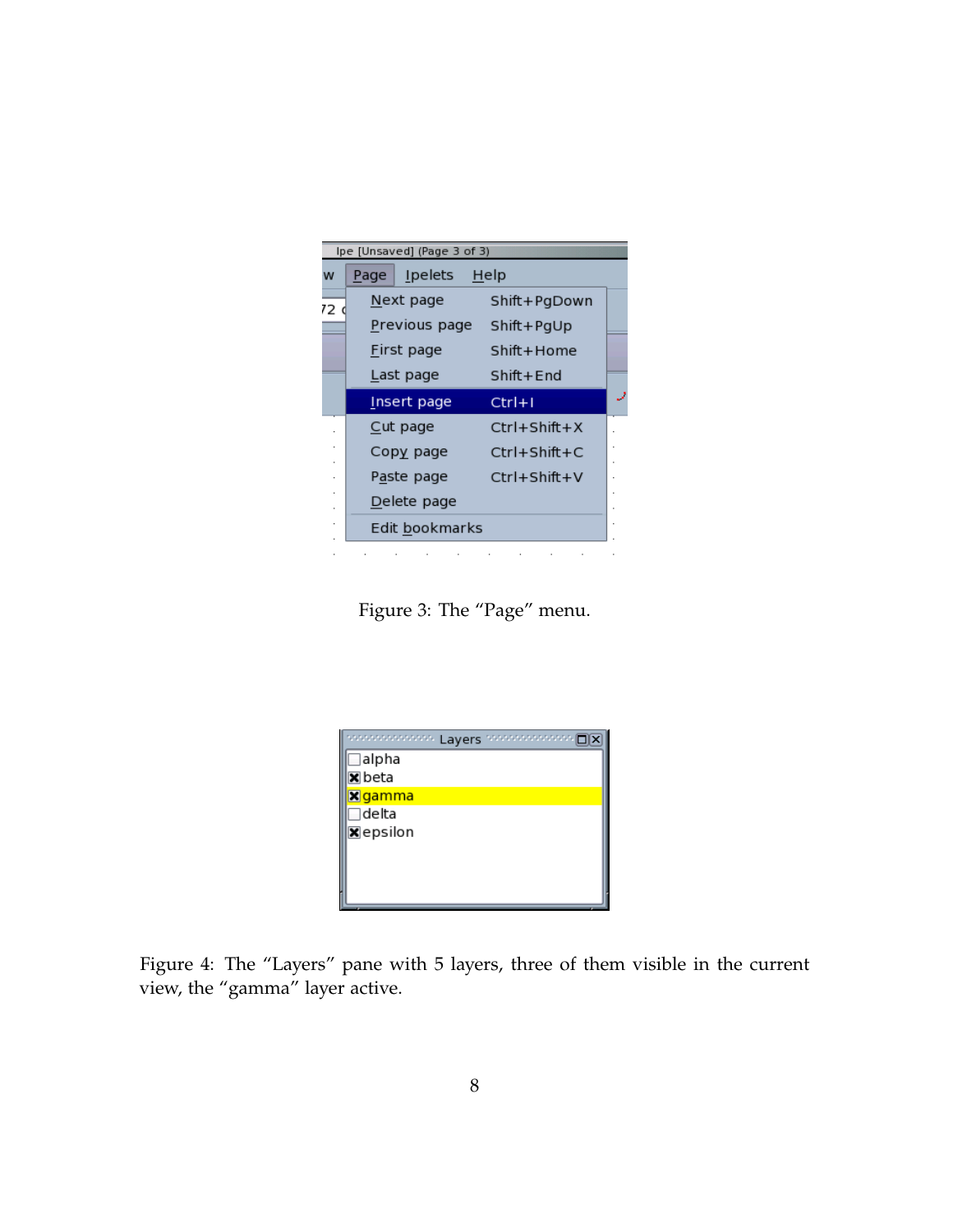The above capabilities, together with a stylesheet specifying a screen sized page and a large font, allow you to create presentations with Ipe.

# 4 Advanced Usage

#### 4.1 Other Graphics Formats

By default, Ipe saves all drawings in a special subset of the PDF standard. You can also save them in a subset of encapsulated Postscript. Finally, you can save drawings in a special XML-based format which has the advantage of being easily editable with a text editor or other XML processing tools. at the moment You can insert a raster format images (such as JPEG or PNG files) into your drawing by choosing "Insert Image" from the "File" menu. These images will be shown on your Ipe canvas unless they are too large. In preferences, under "On-screen bitmap resolution", you can set the dimensions of the largest image that will be displayed. Set this to a smaller value if your computer is slow or does not have much memory. Images that are larger than this value will not be displayed by Ipe, but they will show up in your resulting PDF or EPS file.

You cannot insert other Postscript or PDF files into Ipe drawings. Neither can you use Ipe to edit an arbitrary EPS or PDF file. Only files created by Ipe can be edited. However, Ipe comes with a special command line tool, pdftoipe. This tool converts an arbitrary PDF file into the Ipe XML format. Unfortunately, the conversion does not handle text very well; it does work quite well with graphics.

Figure [5](#page-9-0) shows a graph created using METAPOST with the excellent [macros](http://melusine.eu.org/syracuse/metapost/galeries/polaires01/) developed by Jean-Michel Sarlat. I converted a METAPOST file to PDF using Hans Hagen's mptopdf, and I converted the result of that to the Ipe format using pdftoipe. The resulting figure needed very little editing in Ipe. The result of that process is shown in figure [6.](#page-9-1) Figure [7](#page-10-0) shows Ipe (this time running on Linux) editing the file.

#### 4.2 Stylesheets

Many properties of your picture, as well as Ipe's user interface, are affected by stylesheets. By using different stylesheets, you can change such properties as font sizes, line thickness, colors, page size, but also page background and things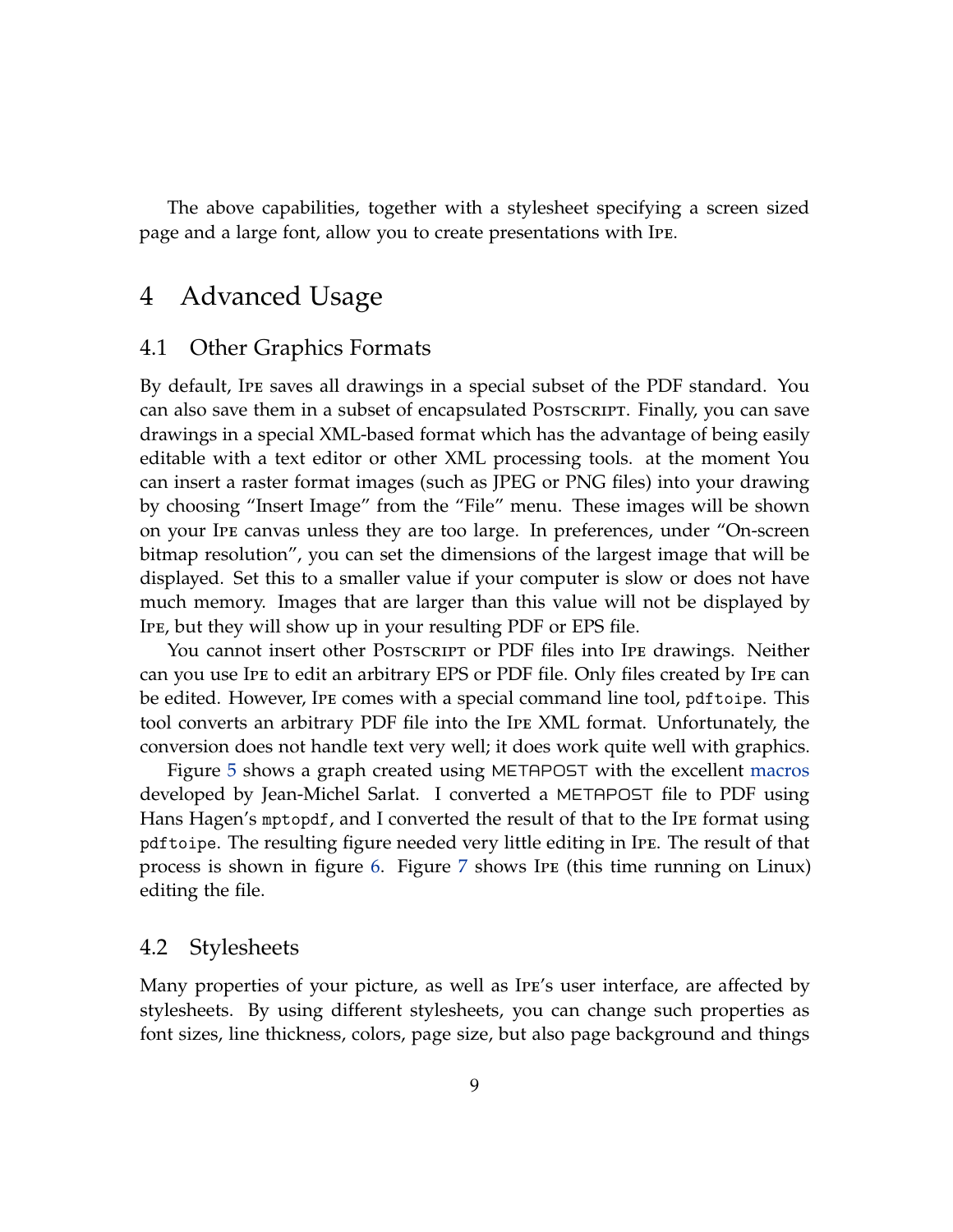



<span id="page-9-0"></span>Figure 5: Graph created in META-POST

<span id="page-9-1"></span>Figure 6: Graph processed by pdftoipe

like a LAT<sub>E</sub>X preamble for your document. You can, for example, have a special stylesheet for presentations in which all fonts are larger, all lines are thicker, the page is the size of the screen, which has a fancy gradient background, and uses Lucida Bright or Arev fonts.

The stylesheets also affect the user interface. In Ipe you can switch between so–called **absolute attributes** and symbolic attributes. When absolute attributes are active, you choose colors using a color selection dialog with RGB values, and things like line thickness, size of arrows, fonts etc. are specified in point units. In symbolic mode, which is the default, you select colors, line thicknesses etc. from a list of available names, such as red, normal, fat, large, etc. These names are defined in the stylesheets. By loading different stylesheets, you can add new options for colors or sizes, as well as change the meaning of the already present options.

#### 4.3 Cutting and Pasting

As with other vector graphics editors, in Ipe you can cut or copy selected objects from your drawing and paste them into another file or another page of the same file. But you can do more than that: Ipe objects are stored in the clipboard using their XML representation. That means you can cut an object from Ipe, paste it into a text editor window, edit it, cut it from the text editor, and paste it back into Ipe. You can also write some of your drawing elements directly in XML in your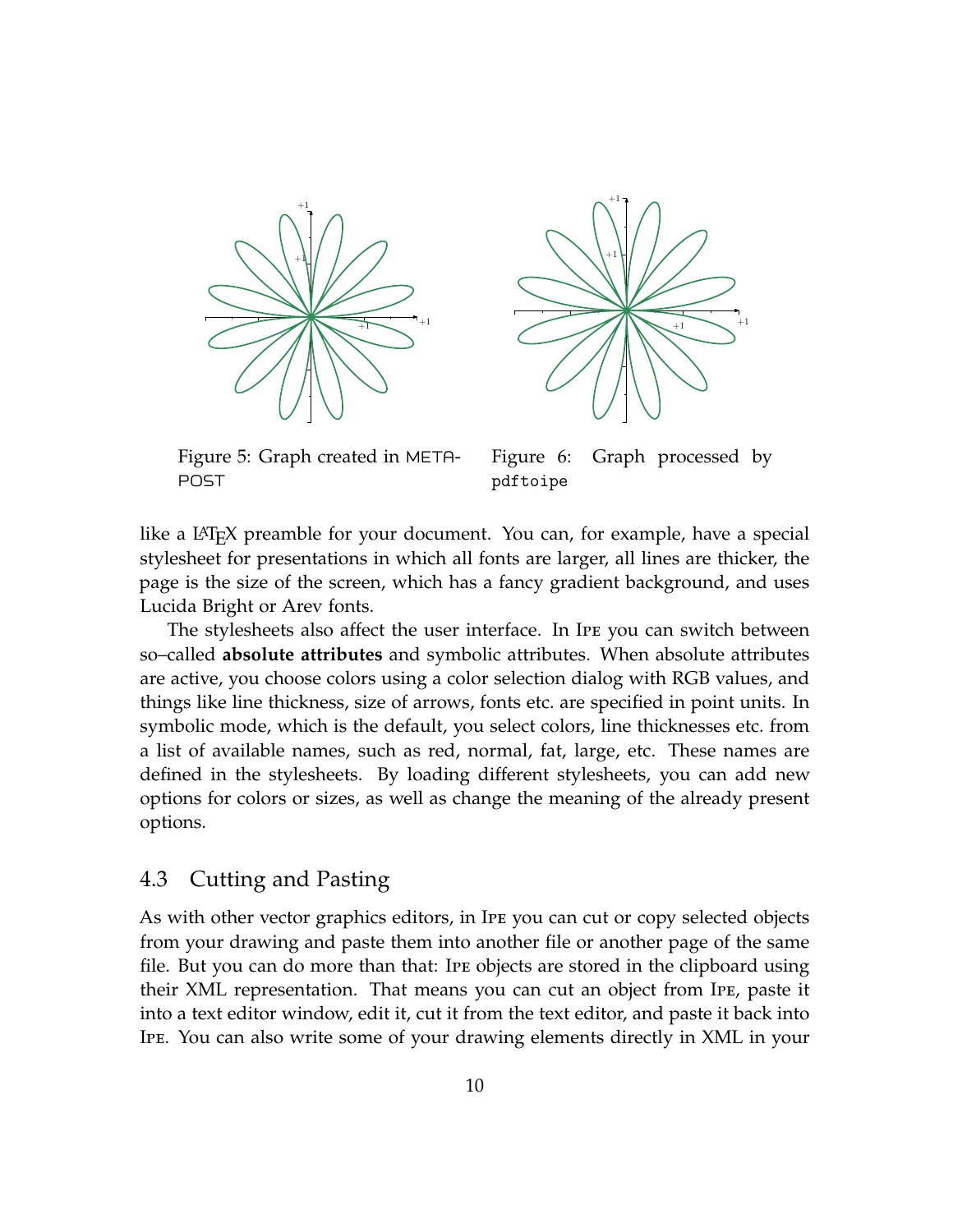

<span id="page-10-0"></span>Figure 7: Ipe on Linux, editing a file converted from METAPOST using mptopdf and pdftoipe.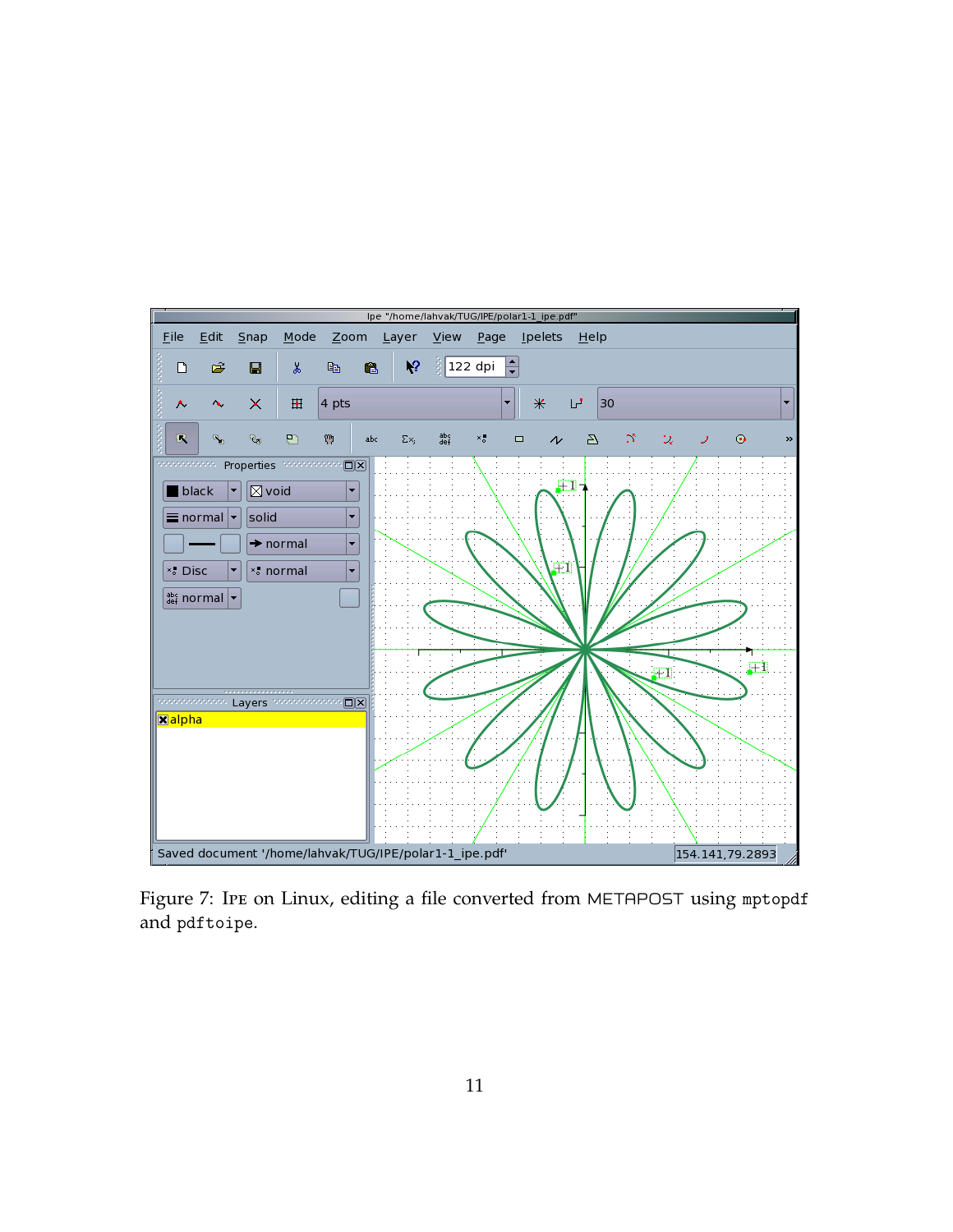text editor, and cut-and-paste them into an Ipe window. This way you can create objects with precise coordinates, exactly the way you need them, without having to carefully select your grid size and carefully click at exactly the right place on the canvas.

For example, pasting

```
<ipeselection><path stroke=".3..5.1" pen="normal">
100 100 m
300 100 l
300 300 l
100 300 l
h
\langle/path>\epsilon <path stroke="black" pen="ultrafat">
100 0 0 100 200 200 e
\langle/path><text stroke="black" pos="305_305" type="label"
halign="left" valign="bottom" size="Large">
\$\alpha<sub>-1</sub>$
\langle text\rangle\langle ipeselection>
```
into an Ipe window will create figure [8.](#page-12-0) The exact syntax can be found in the Ipe manual [\[1\]](#page-14-0).

#### 4.4 Ipelets

The functionality of Ipe can be extended using so called "ipelets". These are small dynamically loaded pieces of code that interact with Ipe and can modify your drawing in some way. The Ipe system comes with a number of ipelets pre-installed; for example, there are ipelets for aligning objects in various ways, for precise stretch and rotation, and so forth. You can access them through the "ipelets" menu (figure [9\)](#page-12-1).

The manual explains how to write your own ipelets using C++.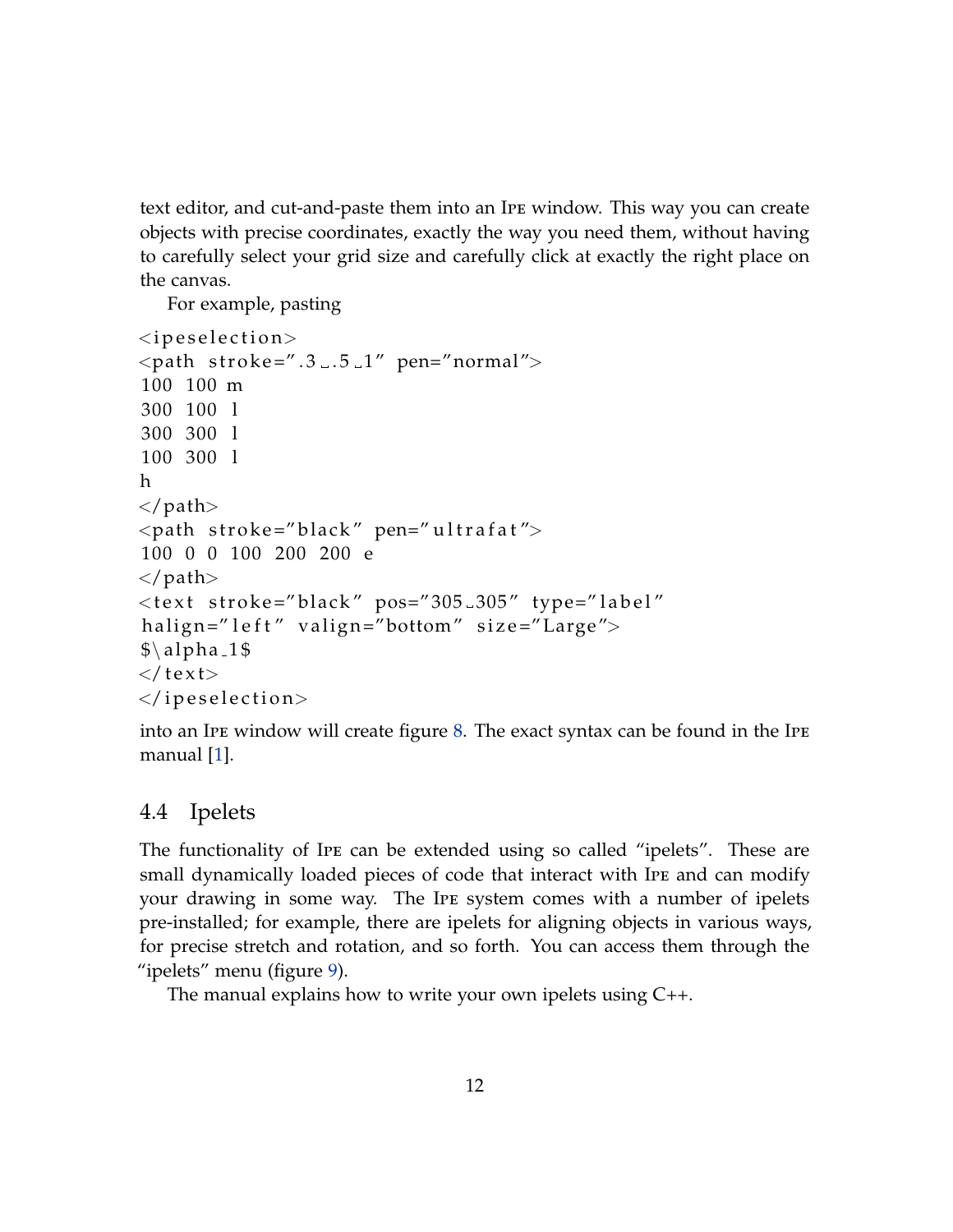

Figure 8: A precise figure created by pasting XML code into Ipe window.

<span id="page-12-0"></span>

| <u>I</u> pelets |                                  | Help |  |  |  |  |   |                     |
|-----------------|----------------------------------|------|--|--|--|--|---|---------------------|
|                 | Align                            |      |  |  |  |  |   |                     |
|                 | Goodies                          |      |  |  |  |  | ь | Mirror horizontal   |
|                 | Regular k-gon                    |      |  |  |  |  |   | Mirror vertical     |
|                 | Smallest Circle Enclosing Points |      |  |  |  |  |   | Turn 90 degrees     |
|                 | Templates                        |      |  |  |  |  |   | Turn 180 degrees    |
|                 | Visibility Polygon               |      |  |  |  |  |   | Turn 270 degrees    |
|                 | About ipelets                    |      |  |  |  |  |   | Precise rotate      |
|                 |                                  |      |  |  |  |  |   | Precise stretch     |
|                 |                                  |      |  |  |  |  |   | Insert precise box  |
|                 |                                  |      |  |  |  |  |   | Insert bounding box |
|                 |                                  |      |  |  |  |  |   | Insert media box    |
|                 |                                  |      |  |  |  |  |   | Mark circle center  |
|                 |                                  |      |  |  |  |  |   | Make parabolas      |

<span id="page-12-1"></span>Figure 9: The "ipelets" menu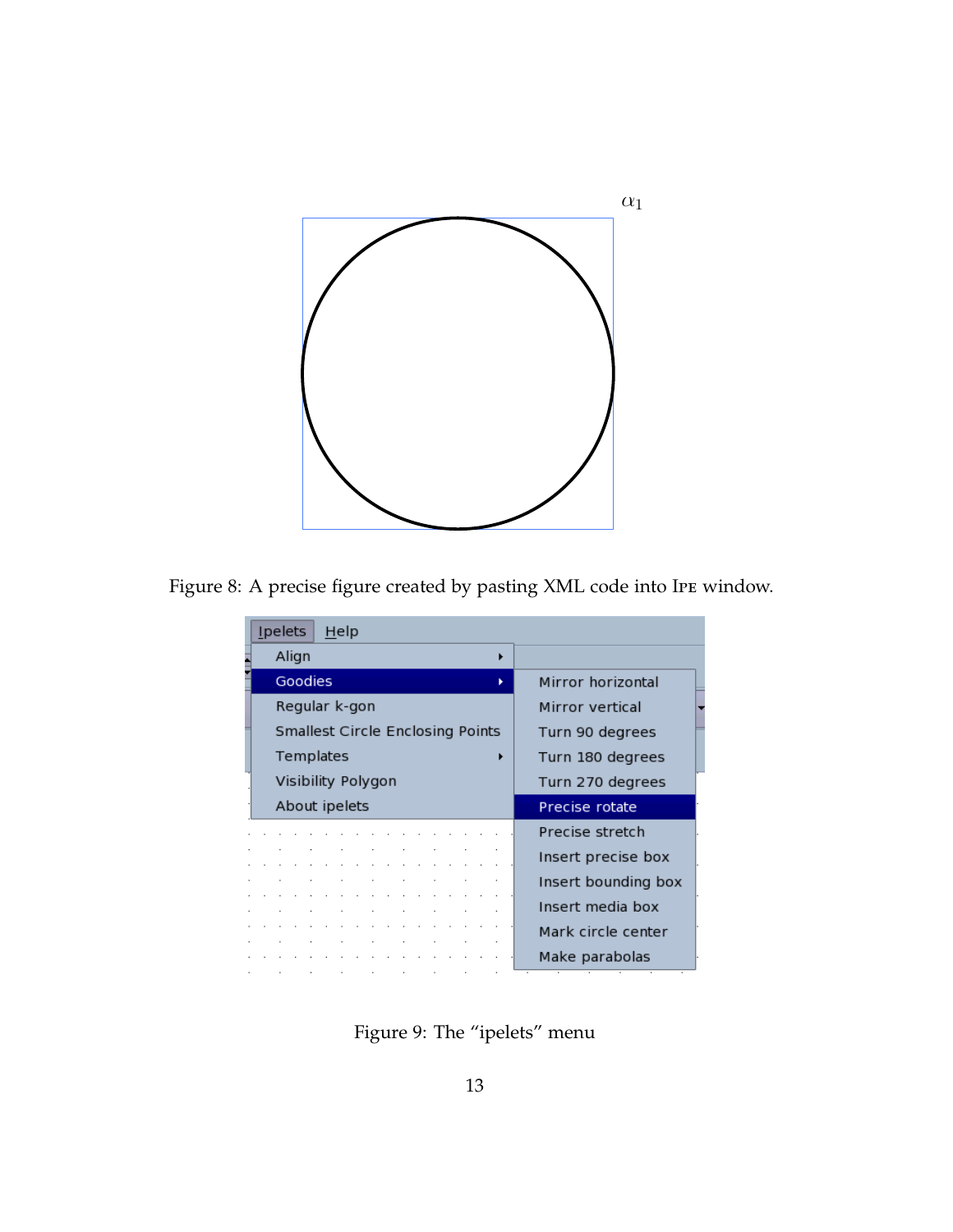### 5 Word of Caution

The current version of Ipe described in this article is Ipe 6.0 **preview** 26. It is a great piece of software, and it makes my life much easier every time I need to create illustrations to include in LATEX documents. Other people I know even use Ipe to create drawings to include in Microsoft Word and other documents. It is easy to use and powerful. However, as of this writing, it hasn't been officially released. It does have some bugs, and it has been known to break occasionally under high-stress testing. Usual procedures, such as saving your work frequently, should be followed when working on complex projects.

# <span id="page-13-0"></span>6 The VRR Editor

While working on this article, I ran across another editor that seems to have a lot in common with Ipe in design and basic philosophy. It is the VRR editor, available from <http://atrey.karlin.mff.cuni.cz/projekty/vrr/> [\[2\]](#page-14-1). It has snapping capabilities similar to IPE's capabilities, it uses  $T_{F}X$  similarly to IPE, it can export drawings in PDF or EPS, and so forth. It has several features not present in Ipe, namely, it can snap to intersections of splines and circles, and it can also create geometric dependencies in a way similar to some popular dynamic geometry software, such as [Geometer's Sketchpad,](http://www.keypress.com/sketchpad/) [KIG,](http://edu.kde.org/kig/) and others. In Ipe, if you snap an object to, for example, an intersection of two lines and then you move one of the lines so that the intersection changes, the snapped object is not going to move and consequently will no longer be snapped to the intersection. This is how most vector graphics editors with this kind of snapping work. In VRR, you can specify a geometric dependency so that, for example, if you snap an object to an intersection and the intersecting objects move and the intersection changes, the snapped object also moves and stays snapped to the intersection. The VRR editor can also import and export some additional file formats, for example svg. For more information on VRR, please refer to the manual [\[2\]](#page-14-1).

One major shortcoming of the vrr editor compared to Ipe is that it is not cross-platform — it seems to run only on Linux. One thing I really like about Ipe is that it works exactly the same way on my Linux system at home as it does on WINDOWS on my office laptop.